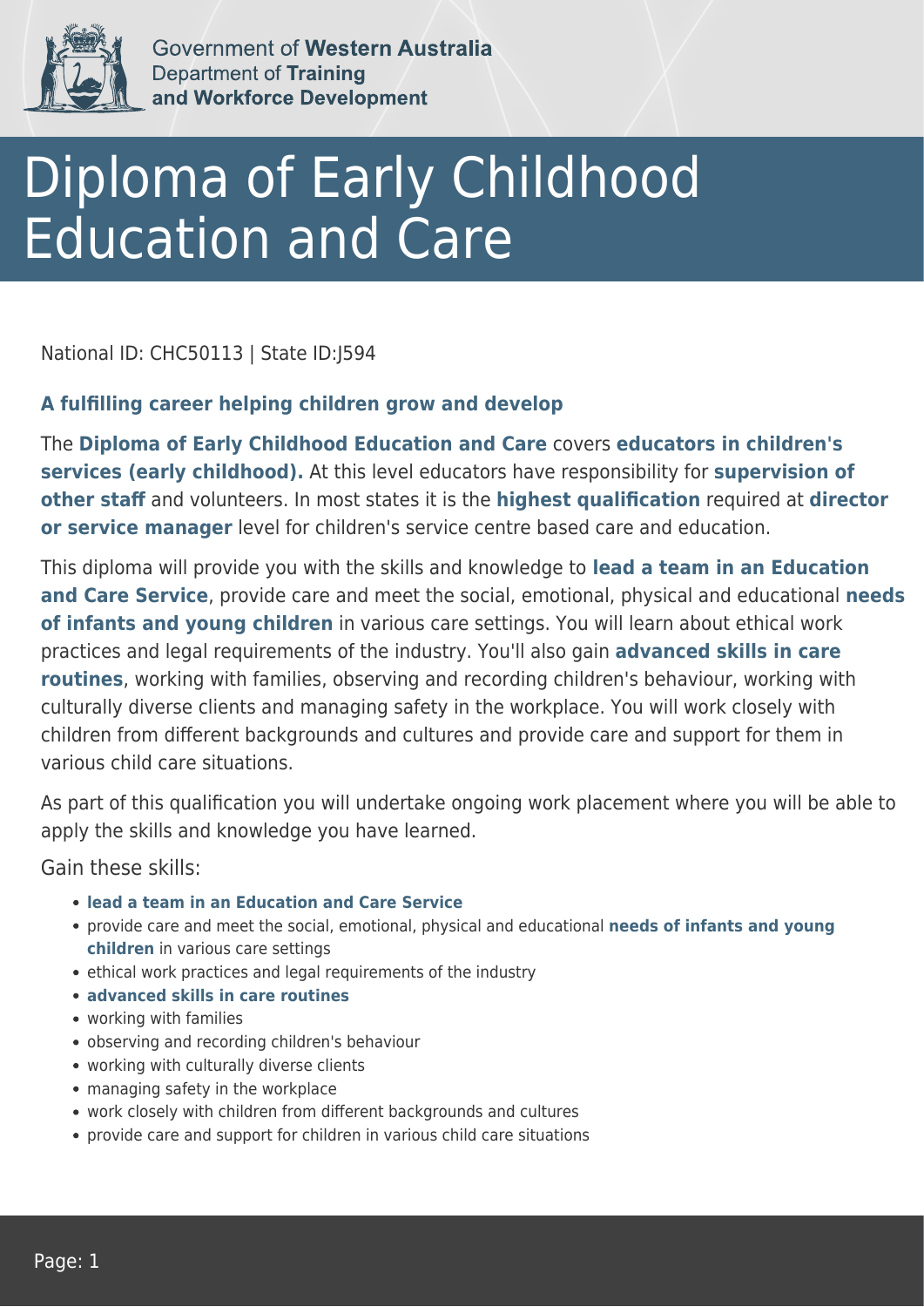

Government of Western Australia **Department of Training** and Workforce Development

#### Your qualification prepares you for roles such as:

- Manager of a child care centre where you would be responsible for planning, implementing and managing programs in early childhood services (0-5 years), in accordance with licensing, accreditation and duty of care requirements
- Child Care Coordinator
- Crèche Supervisor
- Child Care Supervisor
- Playgroup Leader

Further Study Option(s)

Graduates are eligible for university entry and credit

[Apply now](https://tasonline.tafe.wa.edu.au/Default.aspx)